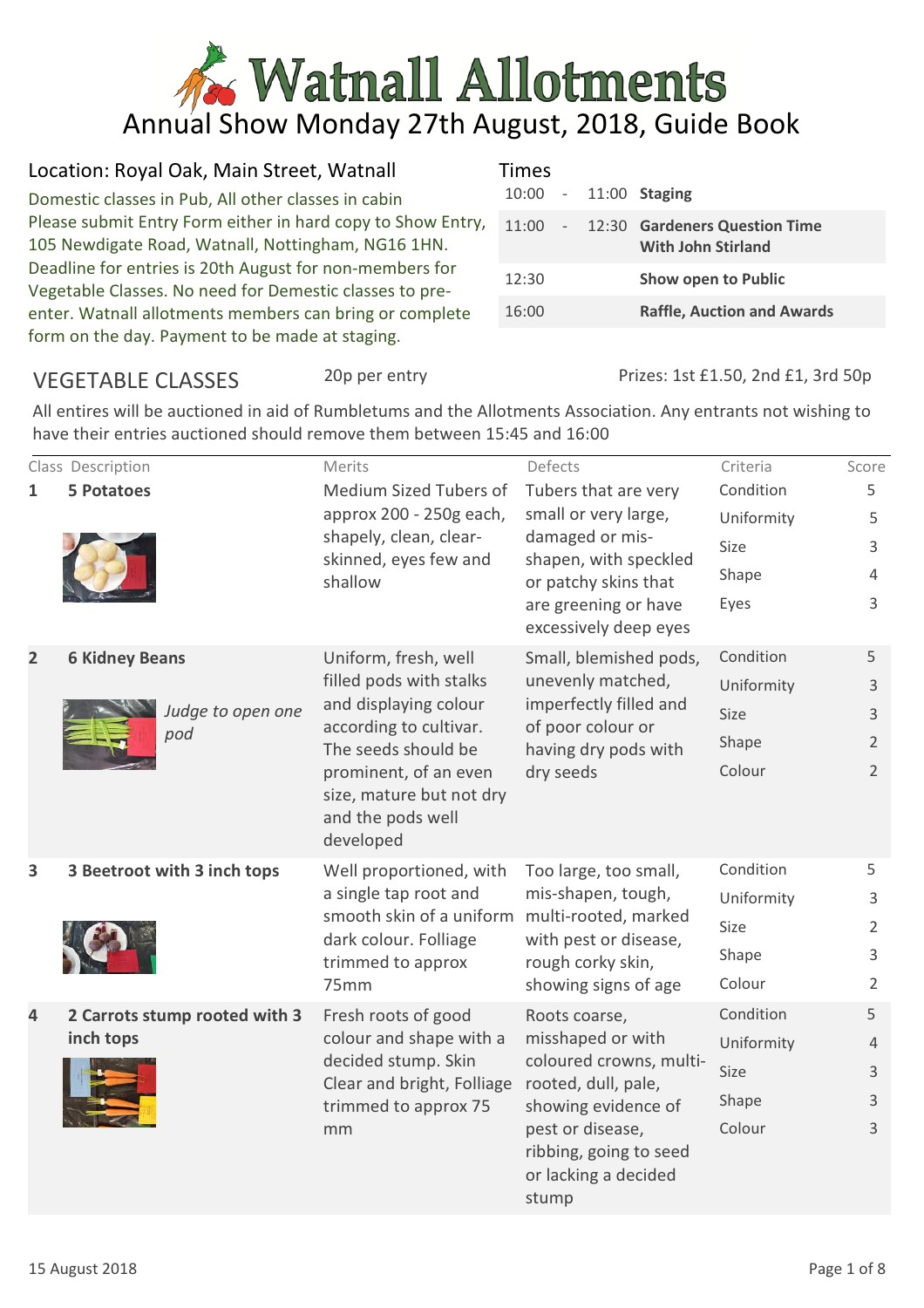| Class Description<br>Merits<br>Defects<br>Criteria<br>Score<br>Condition<br>5<br>2 Carrots long rooted with 3<br>Fresh, firm, long, smooth<br>5<br>Roots coarse,<br>roots of good shape,<br>misshaped or with<br>inch tops<br>Uniformity<br>4<br>weight and colour<br>coloured crowns, multi-<br>Size<br>4<br>maintained for the full<br>rooted, dull, pale,<br>Shape<br>3<br>length of the root. Skin<br>showing evidence of<br>Clean and bright with no<br>Colour<br>pest or disease,<br>4<br>evidence of side roots.<br>ribbing, going to seed.<br>Folliage trimmed to 3<br>inch<br><b>3 Onions from sets without</b><br>Condition<br>Large, firm, well-ripened<br>Bulbs that are small,<br>6<br>6<br>bulbs with thin necks<br>mishapen, lopsided,<br>tops<br>Uniformity<br>4<br>and unbroken skins, free<br>blemished, have soft<br>Size<br>4<br>or thick necks, indicate<br>from pest, disease or<br>Shape<br>$\overline{2}$<br>other damage. Sound<br>moisture present<br>under the skin, broken<br>Colour<br>$\overline{2}$<br>and intact root plates<br>outer skins, unsound<br>root plates<br>Condition<br>3 Onions from seed, dressed<br>Large, firm, well-ripened<br>Bulbs that are small,<br>6<br>7<br>bulbs with thin necks<br>mishapen, lopsided,<br>Uniformity<br>4<br>blemished, have soft<br>and unbroken skins, free<br>Size<br>5<br>from pest, disease or<br>or thick necks, indicate<br>Shape<br>3<br>other damage. Sound<br>moisture present<br>Colour<br>$\overline{2}$<br>under the skin, broken<br>and intact root plates<br>outer skins, unsound<br>root plates<br>Condition<br>2 Leeks blanched over 12 inches Clean, firm, solid,<br>6<br>Soft, thin, tapering,<br>8<br>parallel-sided, long<br>short shafted,<br>Uniformity<br>$\overline{4}$<br>barrels with no sign of<br>imperfectly blanched,<br>Size<br>4<br>softness or splits, with a<br>discoloured or<br>Shape<br>3<br>tight button and free<br>bulbous, diseased,<br>Colour<br>from bulbing and<br>damaged<br>3<br>ribbiness. Foliage that is<br>turgid and free from<br>pest, disease or other<br>damage.<br>Condition<br><b>6 Shallots</b><br>Non-symetrical bulbs,<br>9<br>Large, firm, well-ripened,<br>6<br>shapely bulbs of good<br>soft, thick necks,<br>Uniformity<br>3<br>form, round in cross<br>poorly ripened,<br>Size<br>3<br>section, thin necks. Good<br>broken, blemished<br>Shape<br>3<br>colour and size.<br>skins, bulbs over<br>Colour<br>skinned<br>3<br>Condition<br>5<br>Uneven shape, unripe,<br>Well shaped, clear<br>10<br><b>5 Tomatoes</b><br>skinned, rounded fruits,<br>over ripe, dull colour,<br>Uniformity<br>4<br>ripe but firm, Richly<br>green backed,<br>Size<br>3<br>coloured fruit with fresh<br>blemished, lacking<br>Shape<br>3<br>calyces attached.<br>calyces |  |  |  |
|------------------------------------------------------------------------------------------------------------------------------------------------------------------------------------------------------------------------------------------------------------------------------------------------------------------------------------------------------------------------------------------------------------------------------------------------------------------------------------------------------------------------------------------------------------------------------------------------------------------------------------------------------------------------------------------------------------------------------------------------------------------------------------------------------------------------------------------------------------------------------------------------------------------------------------------------------------------------------------------------------------------------------------------------------------------------------------------------------------------------------------------------------------------------------------------------------------------------------------------------------------------------------------------------------------------------------------------------------------------------------------------------------------------------------------------------------------------------------------------------------------------------------------------------------------------------------------------------------------------------------------------------------------------------------------------------------------------------------------------------------------------------------------------------------------------------------------------------------------------------------------------------------------------------------------------------------------------------------------------------------------------------------------------------------------------------------------------------------------------------------------------------------------------------------------------------------------------------------------------------------------------------------------------------------------------------------------------------------------------------------------------------------------------------------------------------------------------------------------------------------------------------------------------------------------------------------------------------------------------------------------------------------------------------------------------------------------------------------------------------------------------------------------------------|--|--|--|
|                                                                                                                                                                                                                                                                                                                                                                                                                                                                                                                                                                                                                                                                                                                                                                                                                                                                                                                                                                                                                                                                                                                                                                                                                                                                                                                                                                                                                                                                                                                                                                                                                                                                                                                                                                                                                                                                                                                                                                                                                                                                                                                                                                                                                                                                                                                                                                                                                                                                                                                                                                                                                                                                                                                                                                                                |  |  |  |
|                                                                                                                                                                                                                                                                                                                                                                                                                                                                                                                                                                                                                                                                                                                                                                                                                                                                                                                                                                                                                                                                                                                                                                                                                                                                                                                                                                                                                                                                                                                                                                                                                                                                                                                                                                                                                                                                                                                                                                                                                                                                                                                                                                                                                                                                                                                                                                                                                                                                                                                                                                                                                                                                                                                                                                                                |  |  |  |
|                                                                                                                                                                                                                                                                                                                                                                                                                                                                                                                                                                                                                                                                                                                                                                                                                                                                                                                                                                                                                                                                                                                                                                                                                                                                                                                                                                                                                                                                                                                                                                                                                                                                                                                                                                                                                                                                                                                                                                                                                                                                                                                                                                                                                                                                                                                                                                                                                                                                                                                                                                                                                                                                                                                                                                                                |  |  |  |
|                                                                                                                                                                                                                                                                                                                                                                                                                                                                                                                                                                                                                                                                                                                                                                                                                                                                                                                                                                                                                                                                                                                                                                                                                                                                                                                                                                                                                                                                                                                                                                                                                                                                                                                                                                                                                                                                                                                                                                                                                                                                                                                                                                                                                                                                                                                                                                                                                                                                                                                                                                                                                                                                                                                                                                                                |  |  |  |
|                                                                                                                                                                                                                                                                                                                                                                                                                                                                                                                                                                                                                                                                                                                                                                                                                                                                                                                                                                                                                                                                                                                                                                                                                                                                                                                                                                                                                                                                                                                                                                                                                                                                                                                                                                                                                                                                                                                                                                                                                                                                                                                                                                                                                                                                                                                                                                                                                                                                                                                                                                                                                                                                                                                                                                                                |  |  |  |
|                                                                                                                                                                                                                                                                                                                                                                                                                                                                                                                                                                                                                                                                                                                                                                                                                                                                                                                                                                                                                                                                                                                                                                                                                                                                                                                                                                                                                                                                                                                                                                                                                                                                                                                                                                                                                                                                                                                                                                                                                                                                                                                                                                                                                                                                                                                                                                                                                                                                                                                                                                                                                                                                                                                                                                                                |  |  |  |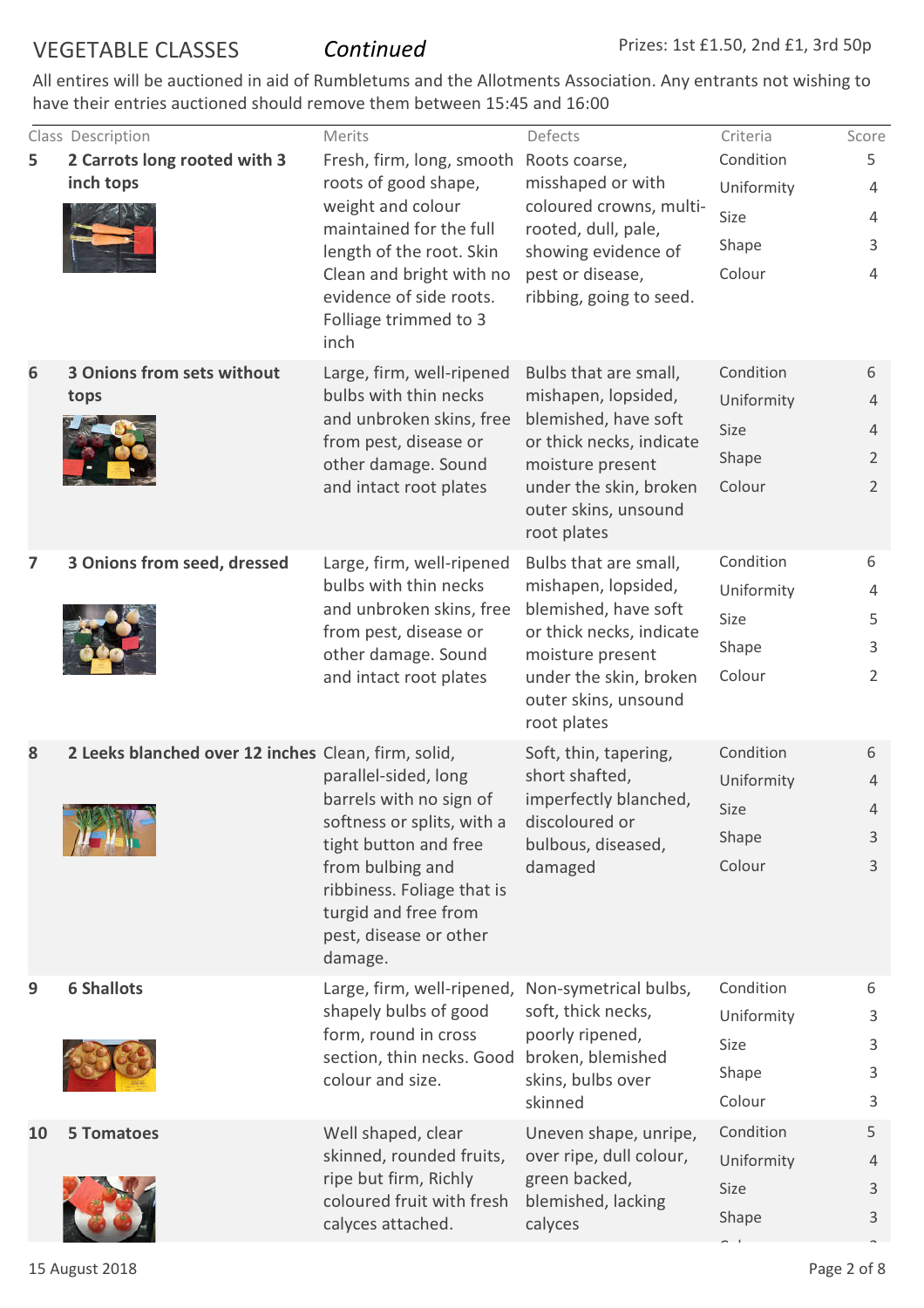|    | Class Description              | Merits                                              | Defects                                        | Criteria   | Score          |
|----|--------------------------------|-----------------------------------------------------|------------------------------------------------|------------|----------------|
| 11 | 1 Cabbage, with approx. 3in    | Shapely, fresh, solid                               | Soft heads, split, lack                        | Condition  | 5              |
|    | stalk                          | heads, surrounding                                  | freshness, damaged or                          | Uniformity | 3              |
|    |                                | leaves free from any<br>pest or disease damage.     | missing surrounding<br>leaves due to pest or   | Size       | 3              |
|    |                                | Bloom intact and good                               | disease.                                       | Shape      | $\overline{2}$ |
|    |                                | colour. 3 in of stalk                               |                                                | Colour     | 2              |
| 12 | 1 Red Cabbage, with approx     | Shapely, fresh, solid                               | Soft heads, split, lack                        | Condition  | 5              |
|    | <b>3in stalk</b>               | heads, surrounding                                  | freshness, damaged or                          | Uniformity | 3              |
|    |                                | leaves free from any<br>pest or disease damage.     | missing surrounding<br>leaves due to pest or   | Size       | 3              |
|    |                                | Bloom intact and good                               | disease.                                       | Shape      | $\overline{2}$ |
|    |                                | colour. 3 in of stalk                               |                                                | Colour     | $\overline{2}$ |
| 13 | 1 Cauliflower, with approx 3in | Heads with symetrical,                              | Heads spongy,                                  | Condition  | 5              |
|    | stalk                          | close, solid, good colour,<br>smooth texture        | granular, significantly<br>lumpy, loose around | Uniformity | 4              |
|    |                                |                                                     | the edge. Curds of                             | Size       | 4              |
|    |                                |                                                     | poor colour, showing                           | Shape      | 4              |
|    |                                |                                                     | leaf bracts, lacking                           | Colour     | 3              |
|    |                                |                                                     | uniformity, pest or<br>disease damage,         |            |                |
|    |                                |                                                     | underdeveloped, flat                           |            |                |
|    |                                |                                                     | non symetrical                                 |            |                |
| 14 | <b>Plate of 6 Dwarf beans</b>  | Straight, fresh, tender,                            | Mis-shaped pods, dull,                         | Condition  | 5              |
|    |                                | pods with stalks, good                              | pale, shrivelled, tough,                       | Uniformity | 3              |
|    | Judge to snap one              | colour with no outward<br>sign of seeds, good size, | stringy, prominent<br>seeds                    | Size       | 3              |
|    | pod                            | even length, uniform tails                          |                                                | Shape      | $\overline{2}$ |
| 15 | 1 Marrow Maximum length 15     | Fresh young fruits less                             | Not young, blemished,                          | Condition  | 6              |
|    | inches                         | than 15 inches                                      | mis-shapen, hard                               | Uniformity | 4              |
|    |                                |                                                     |                                                | Size       | 3              |
|    |                                |                                                     |                                                | Shape      | $\overline{2}$ |
|    |                                |                                                     |                                                |            |                |
| 16 | Any Single vegetable NOT       |                                                     |                                                | Condition  | $\overline{4}$ |
|    | <b>NAMED on the schedule</b>   |                                                     |                                                | Uniformity | 4              |
|    |                                |                                                     |                                                | Size       | 4              |
|    |                                |                                                     |                                                | Shape      | 4              |
|    |                                |                                                     |                                                | Colour     | 4              |
|    |                                |                                                     |                                                |            |                |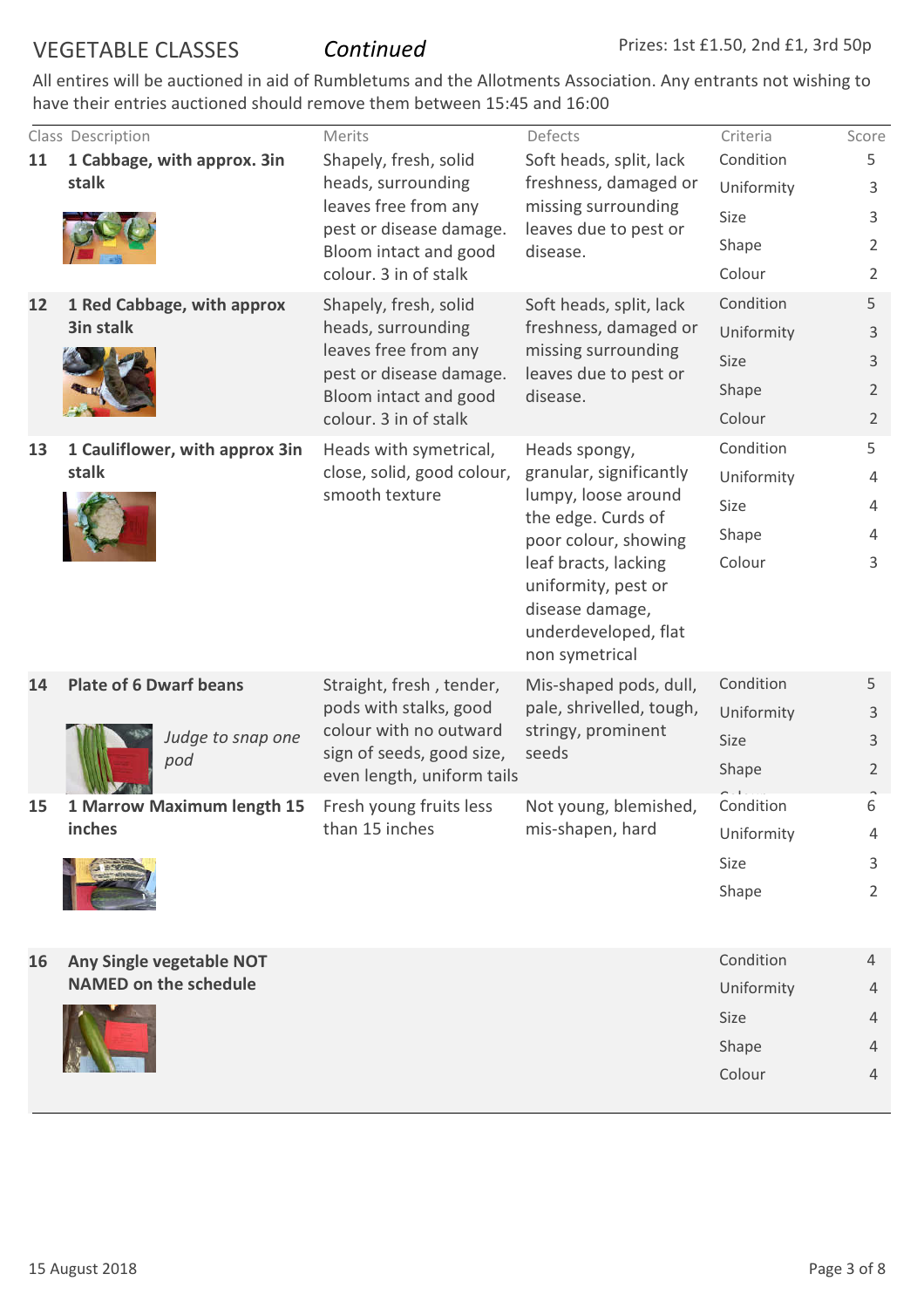| 17 | Class Description         |                                                                                                    | <b>Merits</b><br>Small collection of 4 DIFFERENT Fresh, well shaped, good                                                                       | Defects<br>Evidence of pest or | Criteria<br>Each Veg, 5 points     | Score<br>20 |
|----|---------------------------|----------------------------------------------------------------------------------------------------|-------------------------------------------------------------------------------------------------------------------------------------------------|--------------------------------|------------------------------------|-------------|
|    | <b>TYPES of VEGETABLE</b> |                                                                                                    | colour                                                                                                                                          | disease                        |                                    |             |
|    |                           | ONLY 1 example of<br>each vegetable to<br>be displayed. A<br>width of 18 inches<br>will be allowed |                                                                                                                                                 |                                |                                    |             |
|    | <b>NOVICE CLASS</b>       |                                                                                                    | 20p per Entry. Watnall Allotment<br>Members Only, A novice will not<br>have won a FIRST PRIZE in a<br>Vegetable Class in any previous<br>shows. |                                | Prizes: 1st £1.50, 2nd £1, 3rd 50p |             |
|    |                           |                                                                                                    | All entires will be auctioned in aid of Rumbletums and the Allotments Association. Any entrants not wishing to                                  |                                |                                    |             |

All entires will be auctioned in aid of Rumbletums and the Allotments Association. Any entrants not wishing to have their entries auctioned should remove them between 15:45 and 16:00

| Class Description             | <b>Merits</b>                             | Defects    | Criteria         | Score |
|-------------------------------|-------------------------------------------|------------|------------------|-------|
| 18 1 vegetable of 3 DIFFERENT | See merits for Vegetables See defects for |            | 5 points per Veg | 15    |
| <b>VARIETIES</b>              |                                           | Vegetables |                  |       |
|                               |                                           |            |                  |       |

## FRUIT AND FLOWERS CLASS 20p per entry, max 2 entries per class Prizes: 1st £1.50, 2nd £1, 3rd 50p

|    | Class Description                      |                                                                                                | Merits                                                              | Defects                                                  | Criteria                    | Score |
|----|----------------------------------------|------------------------------------------------------------------------------------------------|---------------------------------------------------------------------|----------------------------------------------------------|-----------------------------|-------|
| 19 |                                        | Plate of 24 blackberries with                                                                  | Large, Ripe fruits of good                                          | Fruits small, unripe,                                    | Condition                   | 4     |
|    | stalks and own foliage                 |                                                                                                | colour and bloom, free                                              | overripe, dull, poor                                     | Uniformity                  | 3     |
|    |                                        |                                                                                                | from blemishes, in good<br>condition with fresh                     | condition, blemishes<br>due to insect damage,            | Size                        | 3     |
|    |                                        |                                                                                                | calyces and having stalks. imperfect fertilisation,                 | without stalks.                                          | Colour                      | 2     |
| 20 | A vase of cut flowers, any             |                                                                                                | Flowers fresh, well<br>prepared in an<br>appropriate vase.          | Unatractive,<br>underdeveloped, past<br>best, damaged or | Appearance                  | 10    |
|    | natural plant material can be<br>added | Freshness                                                                                      |                                                                     |                                                          | 10                          |       |
|    |                                        | <b>Ornamental bracts</b><br>surrounding<br>flowers may be<br>conisdered part of<br>the flower. | Healthy, clean,<br>undamaged foliage of<br>good colour and pattern. | undersized foliage.                                      | Suitability of<br>Container | 5     |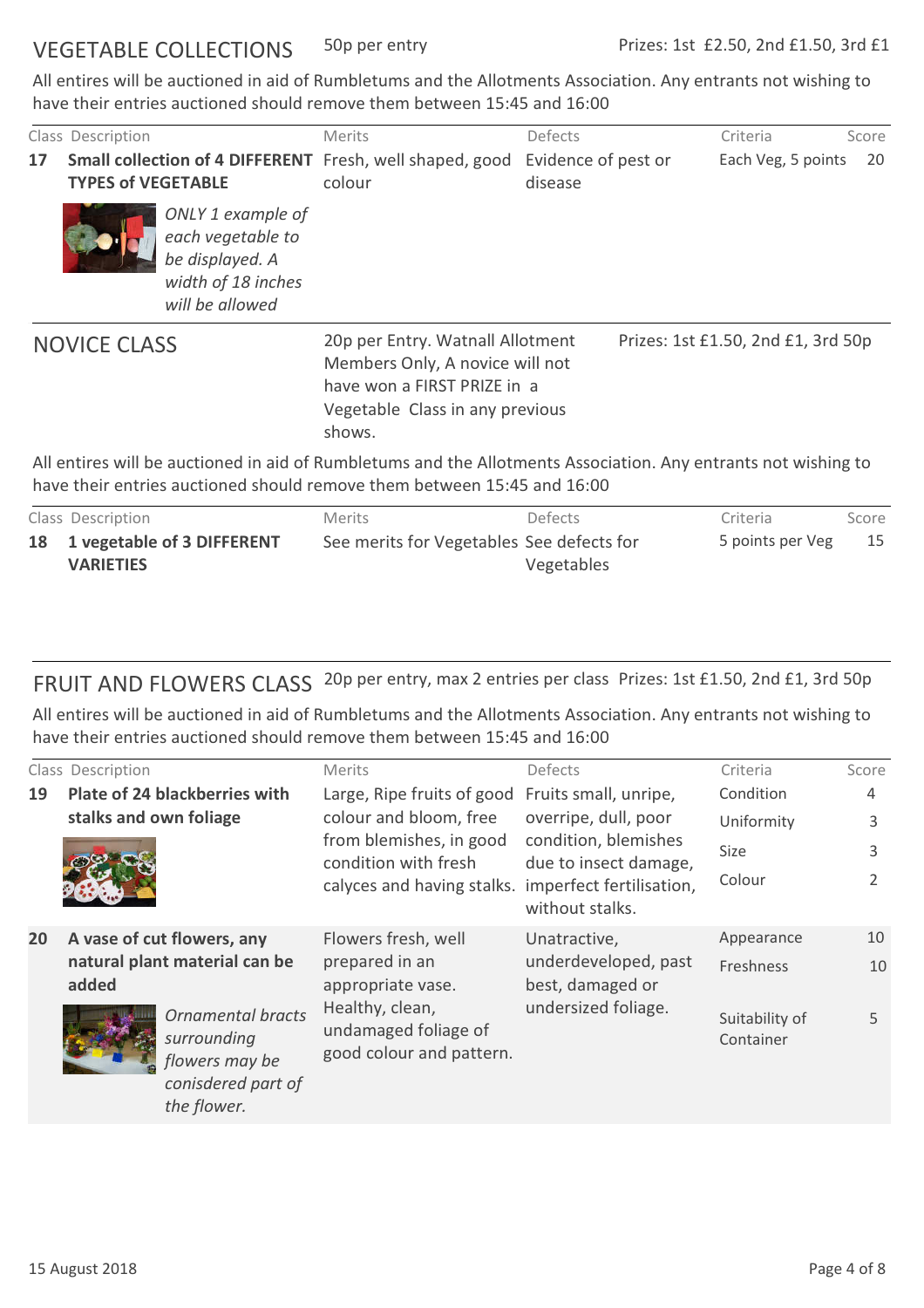## FRUIT AND FLOWERS CLASS Continued

All entires will be auctioned in aid of Rumbletums and the Allotments Association. Any entrants not wishing to have their entries auctioned should remove them between 15:45 and 16:00

|    | Class Description            | <b>Merits</b>     | Defects           | Criteria  | Score |
|----|------------------------------|-------------------|-------------------|-----------|-------|
| 21 | 1 flower displayed in a vase | See Vegetable and | See Vegetable and | Flower    | 10    |
|    | with 1 vegetable NEW         | flower classes    | flower classes    | Vegetable | 10    |
|    |                              |                   |                   |           |       |

|    | <b>CHILDREN'S CLASSES</b>                                                                                                                  | Children up to the age of 12. Free                                                                                                                                                                | <b>Prizes: Cerificates</b> |  |                                              |                      |
|----|--------------------------------------------------------------------------------------------------------------------------------------------|---------------------------------------------------------------------------------------------------------------------------------------------------------------------------------------------------|----------------------------|--|----------------------------------------------|----------------------|
| 22 | Class Description<br><b>Display of unusual or amusing</b><br>vegetables or flowers or<br>garden material. CREATE A<br><b>VEGGY MONSTER</b> | Merits<br>Creative use of plant<br>material, well arranged,<br>entertaining                                                                                                                       | Defects                    |  | Criteria<br>Overall Score                    | Score<br>10          |
| 23 | <b>PHOTOGRAPH OF tall</b><br>sunflower grown at home or at<br>school - NEW<br>Email photos to<br>watnallallotments<br>@gmail.com           | Photograph must include<br>the measuring stick.<br>Photo to be taken at end<br>of summer term around<br>25-30th July. If there is a<br>tie-break size of bloom<br>(diameter) to be<br>considered. |                            |  | Height                                       |                      |
| 24 | 3 Gingerbread men                                                                                                                          | Even Bake, Even Size,<br>Good taste, Good teture, Decorated, Too hard<br>well decorated                                                                                                           | Burnt, Poorly              |  | <b>Bake</b><br>Even Size<br>Taste<br>Texture | 10<br>10<br>10<br>10 |

## QUIRKY VEGGY CLASSES

Free entry Maximum 2 entries per class. Prizes: Cerificates

|    | Class Description    |                                  | <b>Merits</b>                                                                                                     | <b>Defects</b> | Criteria | Score |
|----|----------------------|----------------------------------|-------------------------------------------------------------------------------------------------------------------|----------------|----------|-------|
| 25 | clean with 3inch top | <b>Heaviest beetroot, washed</b> | Heavy, well<br>proportioned, with a                                                                               |                |          |       |
|    |                      | It the weight that<br>counts     | single tap root and<br>smooth skin of a uniform<br>dark colour. Folliage<br>trimmed to approx<br>75 <sub>mm</sub> |                |          |       |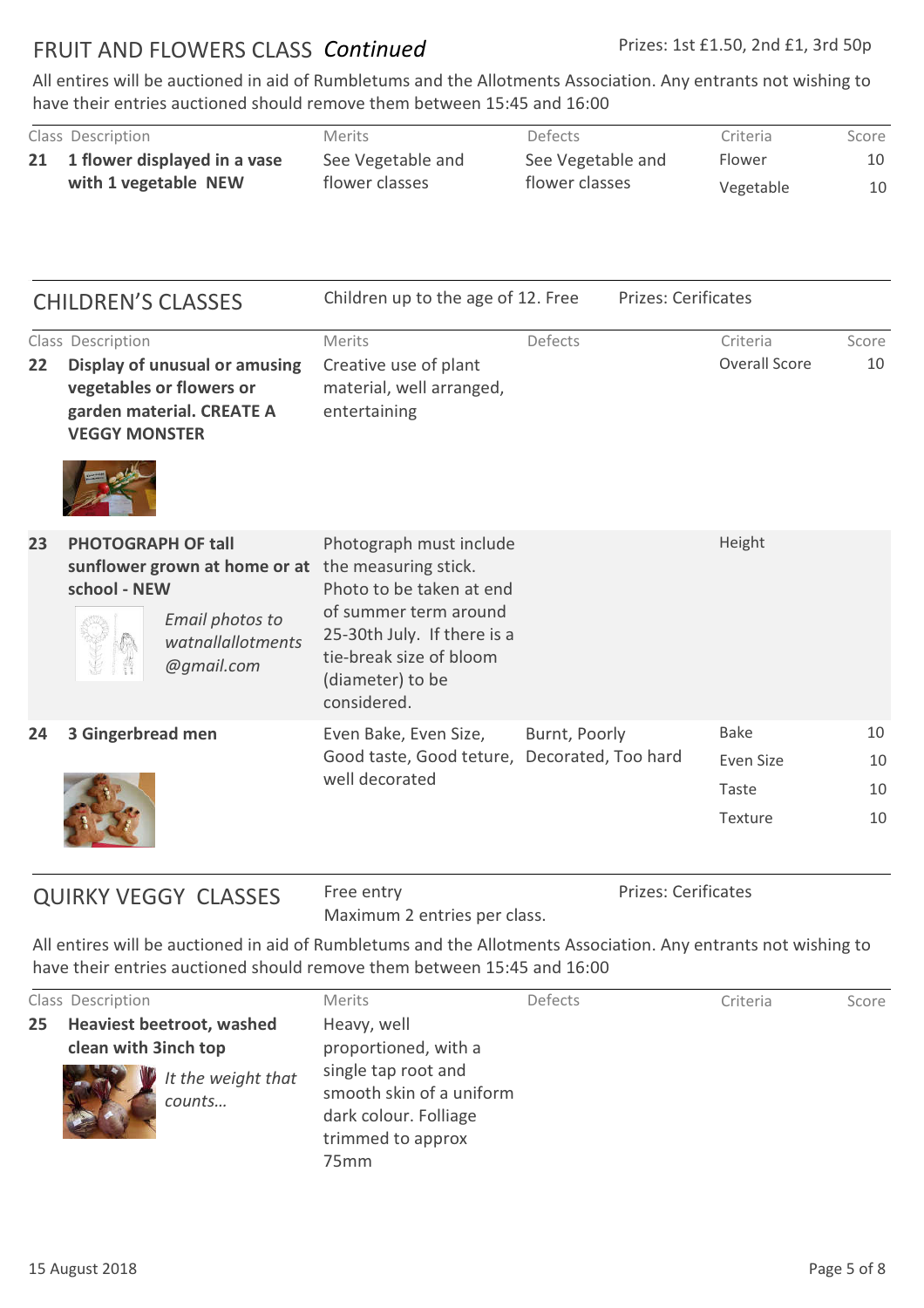|    | Class Description       |                                                                 | Merits                                             | Defects                           | Criteria                           | Score |
|----|-------------------------|-----------------------------------------------------------------|----------------------------------------------------|-----------------------------------|------------------------------------|-------|
| 26 |                         | Most mis-shaped carrot,                                         | Multiple forks and                                 |                                   | Number of Forks                    | 5     |
|    |                         | washed clean with 3 inch top                                    | bulges, clean, well<br>presented                   |                                   | Overall appearance 5               |       |
| 27 | stalk                   | Longest cucumber with 1 inch                                    | Smooth blemish free skin Blemishes, disease and    | pest, over-ripe                   |                                    |       |
|    |                         | Longest cucumber<br>wins, other merits<br>if tie-break          |                                                    |                                   |                                    |       |
| 28 | stalk                   | <b>Heaviest marrow with 1 inch</b>                              | Blemish free, good<br>colour, fresh, clean, firm   | Overtrimmed heads,<br>limp, dirty |                                    |       |
|    |                         | <b>Heaviest Marrow</b><br>wins, other<br>crieteria if tie-break |                                                    |                                   |                                    |       |
| 29 | inch stalk              | Longest runner bean with 1                                      | Clean, blemish free, pods<br>well formed, straight |                                   |                                    |       |
|    |                         | Longest runner<br>bean wins, other<br>criteria if tie break     |                                                    |                                   |                                    |       |
|    | <b>DOMESTIC CLASSES</b> |                                                                 | 20p per entry, Max 2 entries per                   |                                   | Prizes: 1st £1.50, 2nd £1, 3rd 50p |       |

|  | Class Description            | <b>Merits</b>             | Defects                                                   | Criteria       | Score |
|--|------------------------------|---------------------------|-----------------------------------------------------------|----------------|-------|
|  | 30 A plate of 5 fruit scones | Well Risen, Even in size, | Burnt, Flat, Heavy<br>Texture, Overbaked,<br>Over-Fruited | <b>Size</b>    | 10    |
|  |                              | texture should be open    |                                                           | Appearance     | 10    |
|  |                              | and light.                |                                                           | Taste          | 10    |
|  |                              |                           |                                                           | <b>Texture</b> | 10    |
|  |                              |                           |                                                           | <b>Baking</b>  | 10    |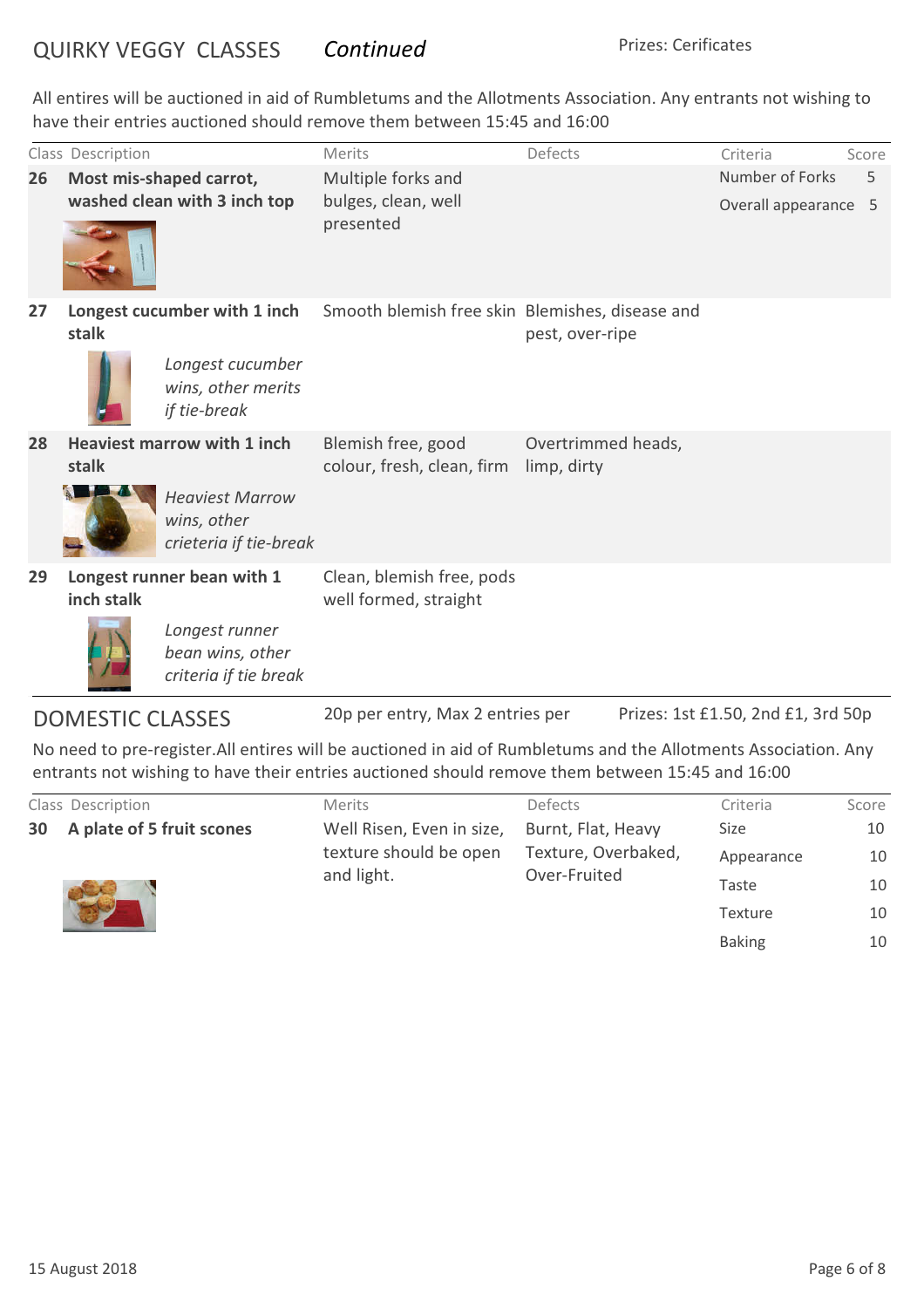|    | Class Description                                                                           | Merits                                           | Defects                                                                                                                | Criteria                 | Score |
|----|---------------------------------------------------------------------------------------------|--------------------------------------------------|------------------------------------------------------------------------------------------------------------------------|--------------------------|-------|
| 31 | A Victoria sponge to a set<br>recipe                                                        | Sponges should be even<br>in colour and texture. | Underbaked, over<br>baked, dry, wire rack<br>marks, wrong size                                                         | Size                     | 10    |
|    |                                                                                             |                                                  |                                                                                                                        | <b>Even Baking</b>       | 10    |
|    |                                                                                             |                                                  |                                                                                                                        | Texture                  | 10    |
|    |                                                                                             |                                                  |                                                                                                                        | Taste                    | 10    |
|    |                                                                                             |                                                  |                                                                                                                        | Filling                  | 10    |
|    |                                                                                             |                                                  |                                                                                                                        | Presentation             | 10    |
|    | <b>RECIPE:</b>                                                                              |                                                  | <b>INSTRUCTIONS:</b>                                                                                                   |                          |       |
|    | 7 oz soft margarine                                                                         |                                                  | 2 seven-inch round tins – greased and lined.                                                                           |                          |       |
|    | 7 oz caster sugar                                                                           |                                                  | Jam and caster sugar to finish                                                                                         |                          |       |
|    | 3 eggs<br>7 oz self raising flour                                                           |                                                  |                                                                                                                        |                          |       |
|    | 1½ level tsp baking powder                                                                  |                                                  |                                                                                                                        |                          |       |
| 32 | A plate of 5 decorated cupcakes Well presented,                                             |                                                  | Over Decorated, poor                                                                                                   | Presentation             | 5     |
|    |                                                                                             | decoration, taste, original presentation, cake   | quality poor                                                                                                           | Finish                   | 5     |
|    |                                                                                             |                                                  |                                                                                                                        | Taste                    | 5     |
|    |                                                                                             |                                                  |                                                                                                                        | Originality              | 5     |
|    |                                                                                             |                                                  |                                                                                                                        |                          |       |
|    |                                                                                             |                                                  |                                                                                                                        |                          |       |
| 33 | A loaf of bread handmade                                                                    | Attractive appearance,                           | Dense, under or over                                                                                                   | Volume & General         | 5     |
|    | using yeast, 450 gramms in<br>weight, any shape NEW<br><b>Taste and Texture</b><br>are key! | even bake, even texture                          | baked, overbaked, dry,<br>split or cracked, Crust<br>separates from loaf,<br>soggy, crumbly,<br>uneven texture, burnt. | Appearance               |       |
|    |                                                                                             |                                                  |                                                                                                                        | Crust                    | 5     |
|    |                                                                                             |                                                  |                                                                                                                        | <b>Texture and Crumb</b> | 10    |
|    |                                                                                             |                                                  |                                                                                                                        | Aroma and Flavour        | 10    |
|    |                                                                                             |                                                  |                                                                                                                        | Originality              | 5     |
|    |                                                                                             |                                                  |                                                                                                                        |                          |       |
| 34 | Jar of Jam or marmalade                                                                     | Clean Jar, Properly                              | Runny, Sticky Jar,                                                                                                     | Appearance               | 10    |
|    |                                                                                             | Labelled, tasty well set                         | poorly presented                                                                                                       | Colour                   | 10    |
|    |                                                                                             |                                                  |                                                                                                                        | Taste                    | 10    |
|    |                                                                                             |                                                  |                                                                                                                        | Set                      | 10    |
|    |                                                                                             |                                                  |                                                                                                                        | Flavour                  | 10    |
|    |                                                                                             |                                                  |                                                                                                                        |                          |       |
| 35 | Jar of pickles or chutney any<br>vegetables                                                 | Original pickle or chutney Uninspiring           |                                                                                                                        | Appearance               | 10    |
|    |                                                                                             |                                                  |                                                                                                                        | Originality              | 20    |
|    |                                                                                             |                                                  |                                                                                                                        | Flavour                  | 10    |
|    |                                                                                             |                                                  |                                                                                                                        | Jar                      | 10    |
|    |                                                                                             |                                                  |                                                                                                                        |                          |       |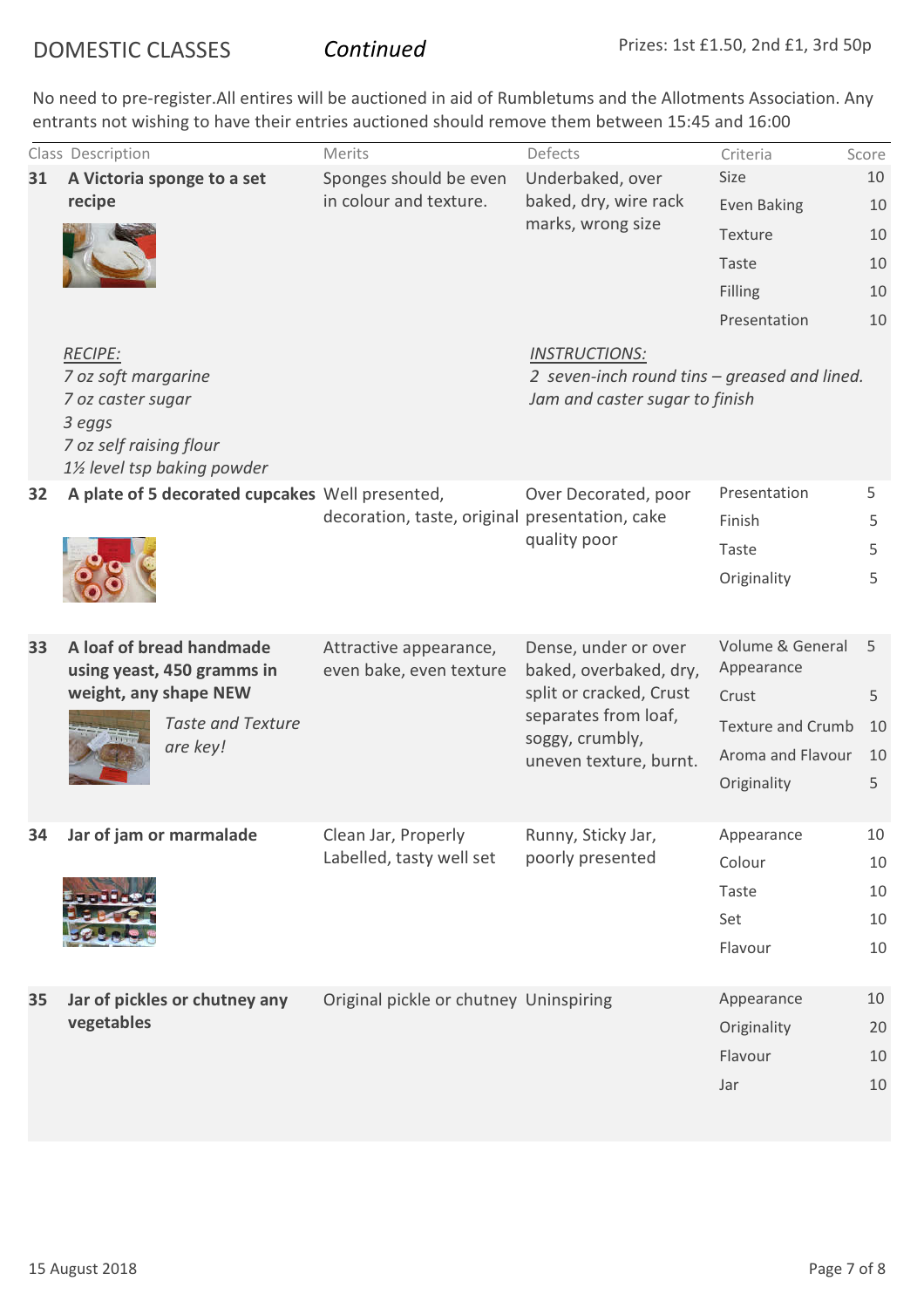|    | Class Description                          | Merits                                               | Defects                                       | Criteria      | Score |  |  |
|----|--------------------------------------------|------------------------------------------------------|-----------------------------------------------|---------------|-------|--|--|
| 36 | <b>Bakewell Tart to Set Recipe</b>         | Well baked, good<br>flavour, appearance and<br>taste | Soggy base, Flat sponge                       | Appearance    | 10    |  |  |
|    |                                            |                                                      |                                               | <b>Baking</b> | 10    |  |  |
|    |                                            |                                                      |                                               | Flavour       | 10    |  |  |
|    |                                            |                                                      |                                               | Taste         | 10    |  |  |
|    |                                            |                                                      |                                               | Presentation  | 10    |  |  |
|    | <b>RECIPE:</b>                             |                                                      | Instructions:                                 |               |       |  |  |
|    | For Pastry:                                |                                                      | 1. Prepare shortcrust pastry. Line a Flan 7-8 |               |       |  |  |
|    | 4 zz Flour                                 |                                                      | Inch tin                                      |               |       |  |  |
|    | 1 oz Lard                                  |                                                      | 2. Spread thinly with Jam                     |               |       |  |  |
|    | 1 oz Margarine                             |                                                      | 3. Prepare Sponge mixture by the one stage.   |               |       |  |  |
|    | Pinch salt                                 |                                                      | Spread over Jam                               |               |       |  |  |
|    | Water mix                                  |                                                      | 4. Bake Reg 5, 160 deg C                      |               |       |  |  |
|    |                                            |                                                      | 5. Centre Shelf                               |               |       |  |  |
|    | For Filling:                               |                                                      | 30 - 45 mins                                  |               |       |  |  |
|    | 2 tbsp Jam                                 |                                                      |                                               |               |       |  |  |
|    | 2oz SR Flour + 1/2 level tsp baking powder |                                                      |                                               |               |       |  |  |
|    | 1 oz ground almonds                        |                                                      |                                               |               |       |  |  |
|    | 2 oz soft margarine                        |                                                      |                                               |               |       |  |  |
|    | 2 oz caster sugar                          |                                                      |                                               |               |       |  |  |
|    | 1 egg                                      |                                                      |                                               |               |       |  |  |
|    | Few drops almond extract                   |                                                      |                                               |               |       |  |  |